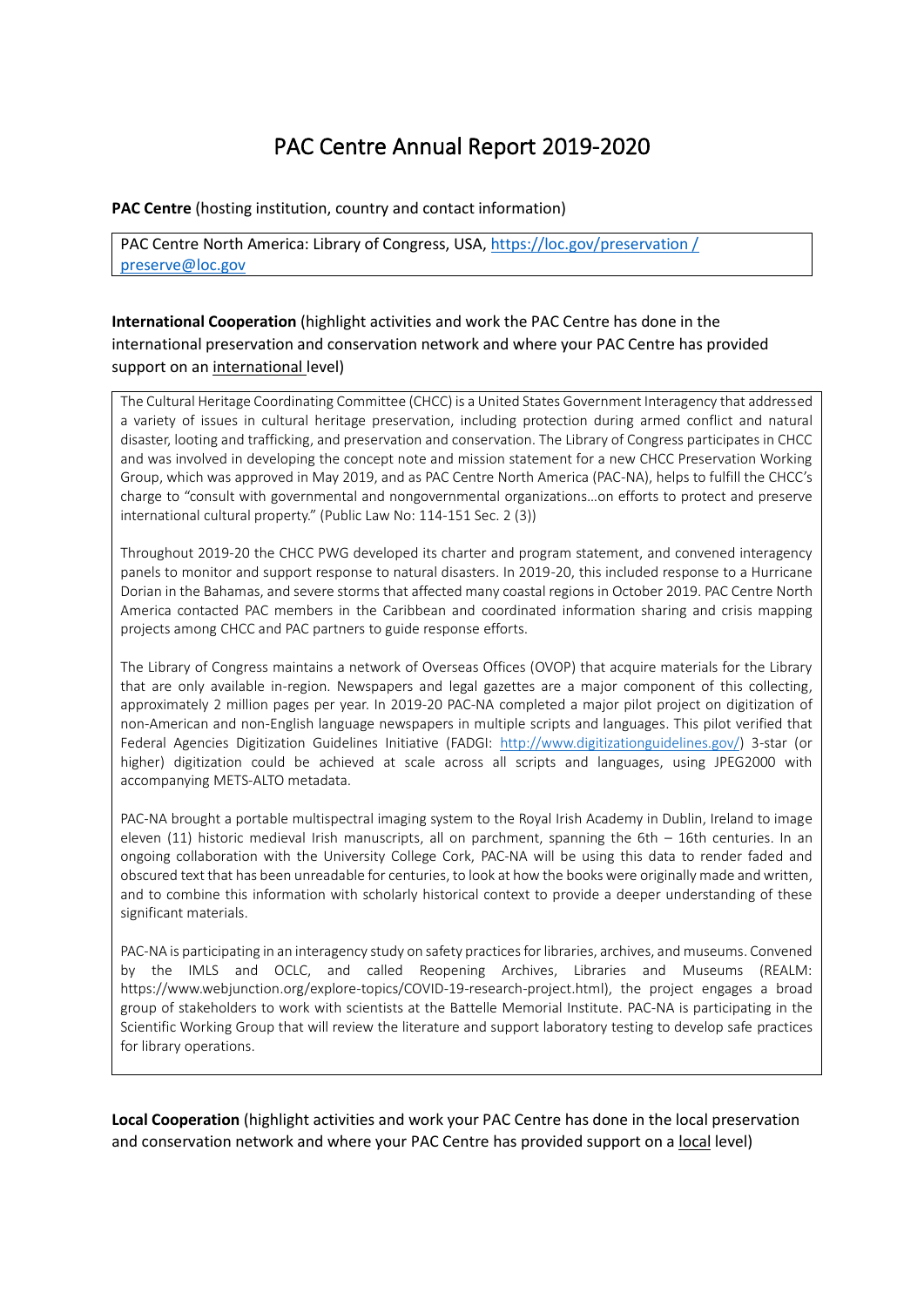PAC-NA maintains an active presence in domestic emergency response for natural disasters through Federal Emergency Management Association (FEMA) Heritage Emergency National Task Force (HENTF). In December 2019, staff traveled to San Juan, Puerto Rico and conducted assessments at La Casa del Libro, a museum dedicated to the history and artistry of the printed word. They examined and wrote condition reports on nearly 90 objects, mostly books and bound manuscripts, from the 15th through the 17th centuries as well as a number of artists books from the 20th century printed and bound by Puerto Rican artists. The materials were all held in the museum during hurricane Maria in 2017, and it was feared the materials were damaged when a window in the museum's storage area was breached by the storm. The detailed reports of some of the museum's most significant items will assist La Casa del Libro in applying for future funding for storage improvements and treatment.

The "Assessing the National Collections" project, supported by a \$540,000 gift from the Mellon foundation, continues work on a comparative condition study of identical books held in the Library and five partner libraries in different US climate regions. The project involves condition assessment and scientific analysis using the distinctive capabilities of PAC-NA's Research and Testing Division. The results of this work provide crucial foundational data to guide cooperative print archiving projects nationwide. A website has been established to share information (https:// [https://nationalbookcollection.org/overview\)](https://nationalbookcollection.org/overview)

PAC-NA staff serve on several committees and working groups related to "shared print archives" and cooperative print preservation efforts. These include the HathiTrust Shared Print Advisory Committee, the Partnership for Shared Book Collections Risk Working Group, and the OCLC MARC 583 and Shared Print Metadata Advisory Committee.

**Workshops/trainings/events** (what workshops/trainings/events has the PAC Centre organised? Which workshops/trainings/events did the PAC Centre participate in? both on international and national level)

Although PAC-NA could not host the tours and public events that are usually scheduled for Preservation Week this year, the Library held an online series of webinars in its Topics in Preservation series aimed at a professional audience — librarians, archivists and museum staff. Each webinar drew more than 500 attendees from across every U.S. time zone in the U.S. as well as international participants. The webinars are posted online

[\(https://www.loc.gov/preservation/outreach/tops/index.html\)](https://www.loc.gov/preservation/outreach/tops/index.html) and include:

- Keeping it Cool: Designing the Library's New Gutenberg Bible Display Case
- Acquiring and Developing an Offsite High Density Collections Storage Facility
- Assessing the Condition of the United States National Collection
- Environment, Housing & Building Materials Testing to Protect our Collections
- Would You Like to Save Your Game?

Staff from PAC-NA were involved in a major conference and series of workshops for the APOYOnline 30th Anniversary Conference and Workshop in Heritage Preservation. APOYO is the regional professional association for preservation and conservation in South America, and an important venue for connecting experts and sharing knowledge in this hemisphere. Topics included networking and communication, preventive conservation and risk management, professional development and education, and digitization and digital preservation. The Library provided expertise on both general and special collections conservation, preservation support for digital projects, and the FADGI guidelines.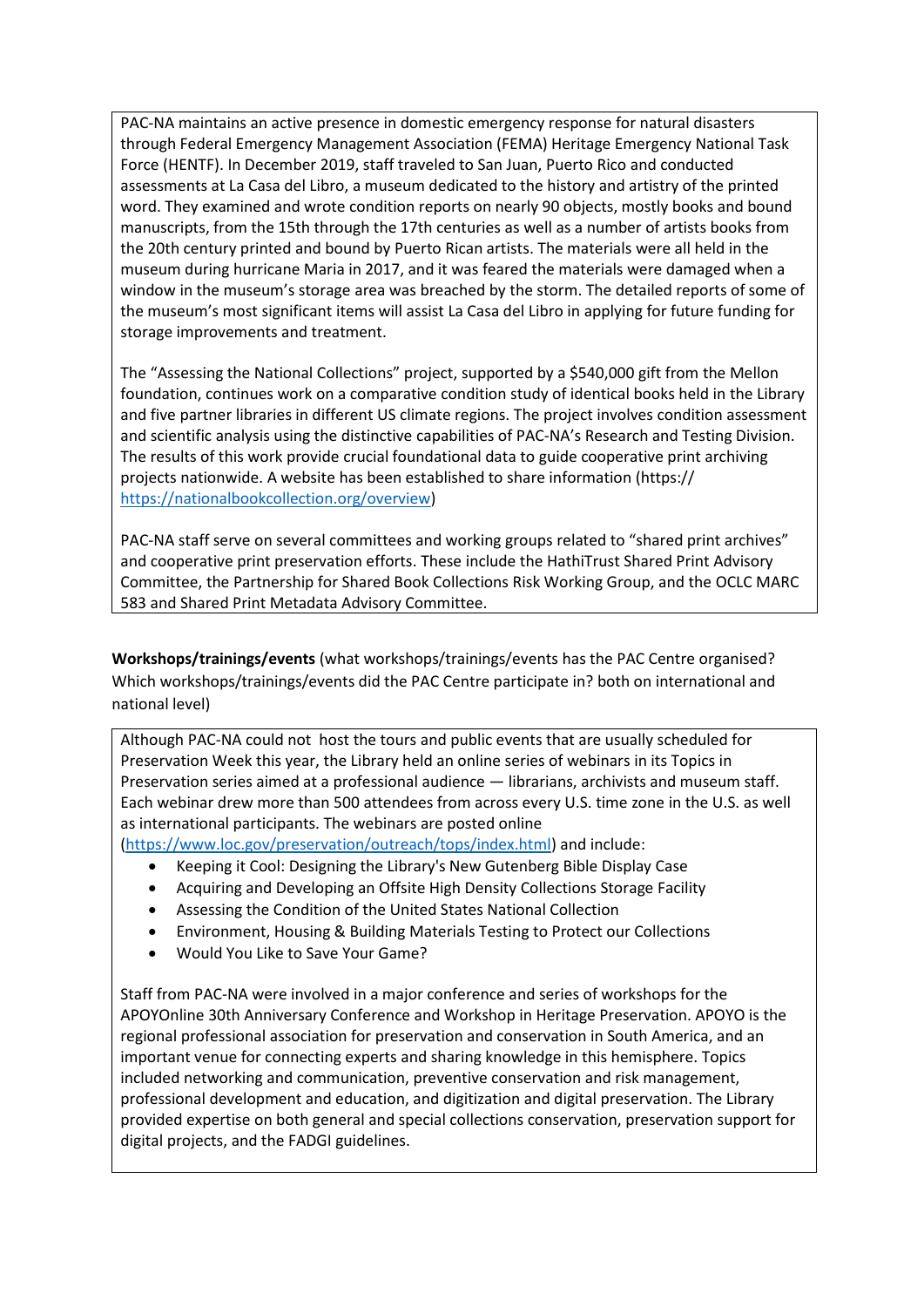PAC-NA continues to offer educational opportunities to a diverse group of students and professionals at various career stages. Partnerships with the Hispanic American Colleges and Universities (HACU) and the Historically Black Colleges and Universities Library Alliance (HBCU-LA) as well as the Library's own Junior Fellows program placed college students in PAC-NA offices for internships. Pre- and post-program conservation students affiliated with the Association of North American Graduate Programs in Conservation (ANAGPIC) completed required residency periods under the supervision of senior conservators. American Chemical Society (ACS) SEED program and the BASIS project provided high-school students with opportunities to work on projects alongside PAC-NA's scientific staff and graduate and post-doctoral fellows working on heritage science topics.

## **Involvement of the PAC Centre with the IFLA Initiatives (i.e. the Risk Register/FAQ** )

PAC-NA created FAQ documents for iron gall ink, collection reproduction for preservation, and oversized materials. PAC-NA also reviewed and provided editorial suggestions on the full set of compiled FAQs.

The PAC-NA Director started participation in the Cultural Heritage Advisory Committee and the PAC-NA Education and Outreach Specialist joined the Adapting Standards working group.

#### **New standards/guidelines/best practices which should be shared with the community**

PAC-NA produce the Digital Imaging Workflow for Treatment Documentation (iDoc: [https://www.loc.gov/preservation/resources/ImageDoc/index.html\)](https://www.loc.gov/preservation/resources/ImageDoc/index.html) describing the workflow used to create digital documentation for conservation. The system described in this document is specific to the setup and equipment in the Library's Conservation Division but the procedures in the manual may be adapted for use in other conservation imaging studios. The manual is a step-by-step guide used by approximately 40 conservators, preservation specialists, and technicians with a wide range of digital image documentation skill levels and experiences. Created by an internal committee within the Conservation Division, with assistance from outside experts, the manual follows the principles in The AIC Guide to Digital Photography and Conservation Documentation [\(https://www.culturalheritage.org/publications/books-periodicals/the-aic-guide\)](https://www.culturalheritage.org/publications/books-periodicals/the-aic-guide) and abides by the AIC Code of Ethics and Guidelines for Practice [\(https://www.culturalheritage.org/about](https://www.culturalheritage.org/about-conservation/code-of-ethics)[conservation/code-of-ethics\)](https://www.culturalheritage.org/about-conservation/code-of-ethics)

The Book and Paper Group Wiki is a popular and well-supported publication of the American Institute for Conservation, serving an audience of practicing conservators and preservation professionals. A PAC-NA staff member serves as one of the coordinators of this resource and has helped a total of 37 book and paper conservators from across the United States and the world to include BPG Wiki as part of their work-from-home plans. They updated dozens of pages across the wiki, adding treatment tips, videos, descriptions of binding styles, images of common and uncommon tools, and lists of essential readings. Among the contributors are six PAC-NA members who added information regarding imaging and digitization workflows, translation of conservation terms into Spanish, paper bookbinding, reformatting bibliographies, book decoration, and circulating collections treatment. This new section of the wiki will have resources from Harvard University, Northwestern University, and the Library's own Collections Conservation Manual. As part of the same project, two conservation interns and the Harper-Inglis Fellow at PAC-NA have taken this opportunity to share their research and experience with different bookbinding types. Topics covered include parchment book bindings with descriptions of different binding styles and decoration techniques and a new bibliography; the conservation of scrapbooks with an updated bibliography and added text that guides conservators and curators through their options when they